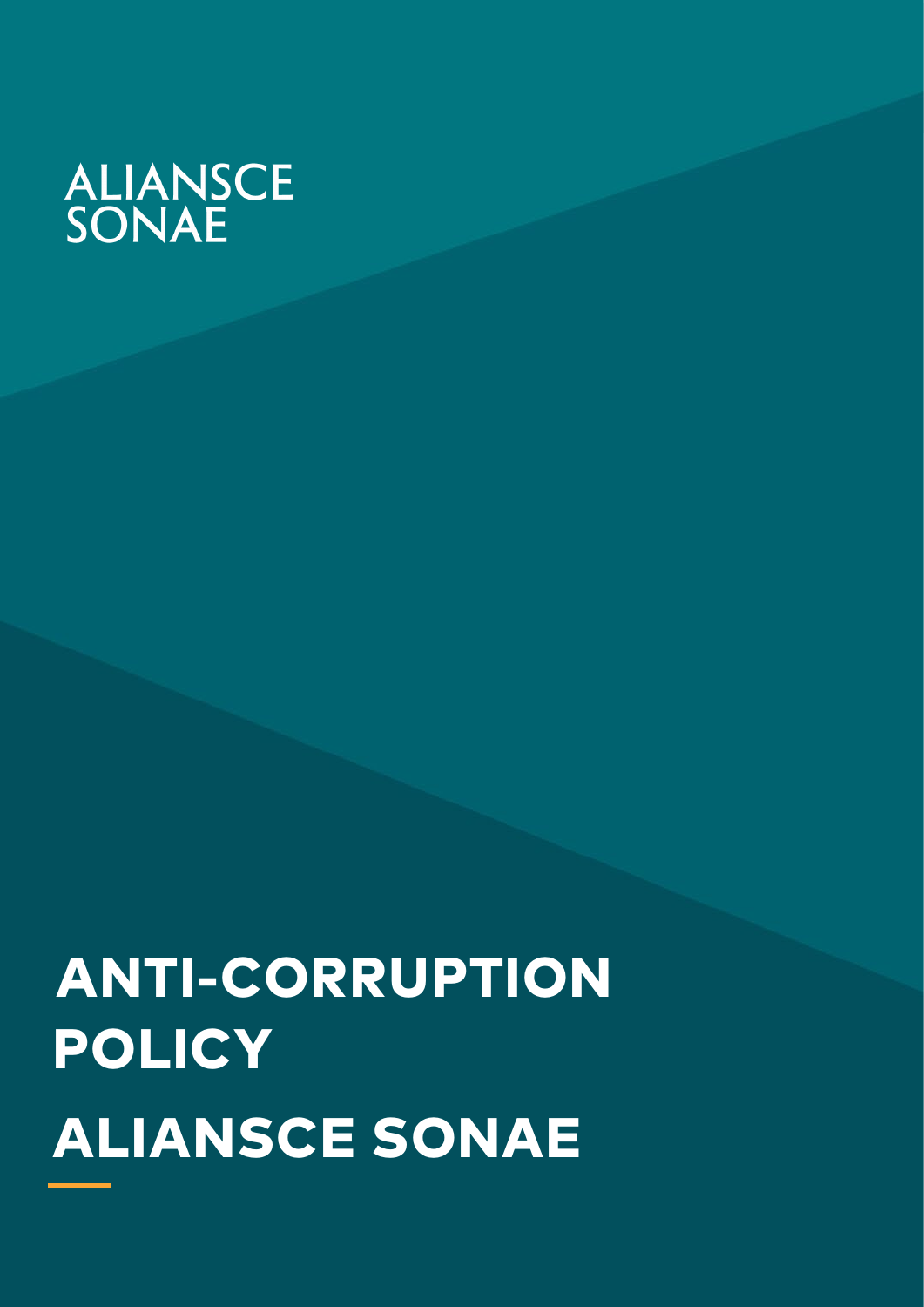

## **1. INTRODUCTION**

One of the biggest challenges of our country to ensure its progress and continuous economic growth is the fight against corruption. Aliansce Sonae Shopping Centers S.A., all companies directly or indirectly controlled by it, or under the same control, and the shopping malls in which Aliansce Sonae holds stakes, directly or indirectly ("Aliansce Sonae") are all committed to fight corruption, including money laundering. Thus, we do not allow or tolerate any unethical practice or any kind of bribery or corruption, whether in the public or private sector.

The fight against corruption has been strengthened around the world as a result of many initiatives, international treaties and conventions, and specific legislation. Brazil is included in this world trend, and in August 2013 the Law 12.846/2013 was published ("Brazilian Anti-Corruption Law"). It places responsibility on companies for acts of corruption, among other infractions against public administration, establishing significant fines and administrative sanctions. In addition, the Brazilian Penal Code, the Law on Misconduct, the Law 9.613/1998 regarding the money laundering crimes or concealment of assets, rights and values, and other national rules and regulations ("Anti-Corruption Laws") prohibit acts of corruption, with administrative penalties, fines and imprisonment for those responsible.

Acts of corruption are morally condemnable and dishonest, but also prohibited by the Anti-Corruption Laws.

Due to Anti-Corruption Laws, companies that act in Brazil need to adopt and effectively implement anti-corruption policies and procedures to prevent and detect acts of corruption within their business or the use of its activities fot the purpose of money laundering.

Aliansce Sonae has always prized itself for the honesty and integrity of its Collaborators, for its ethics in business, and is deeply committed to preventing and fighting corruption. To this end, we publish our Anti-Corruption Policy, as follows:

# **2. PURPOSE**

The purpose of this Anti-Corruption Policy is to ensure the compliance of the Anti-Corruption Laws and other guidelines established here by all employees, officers, superintendents, regional directors, shopping mall managers and Aliansce Sonae representatives ("Internal Collaborators") as well as third parties acting on behalf of Aliansce Sonae or in its benefit ("Third Parties"). We seek to ensure that, with the adoption of the highest standards of integrity, legality and transparency, we can assure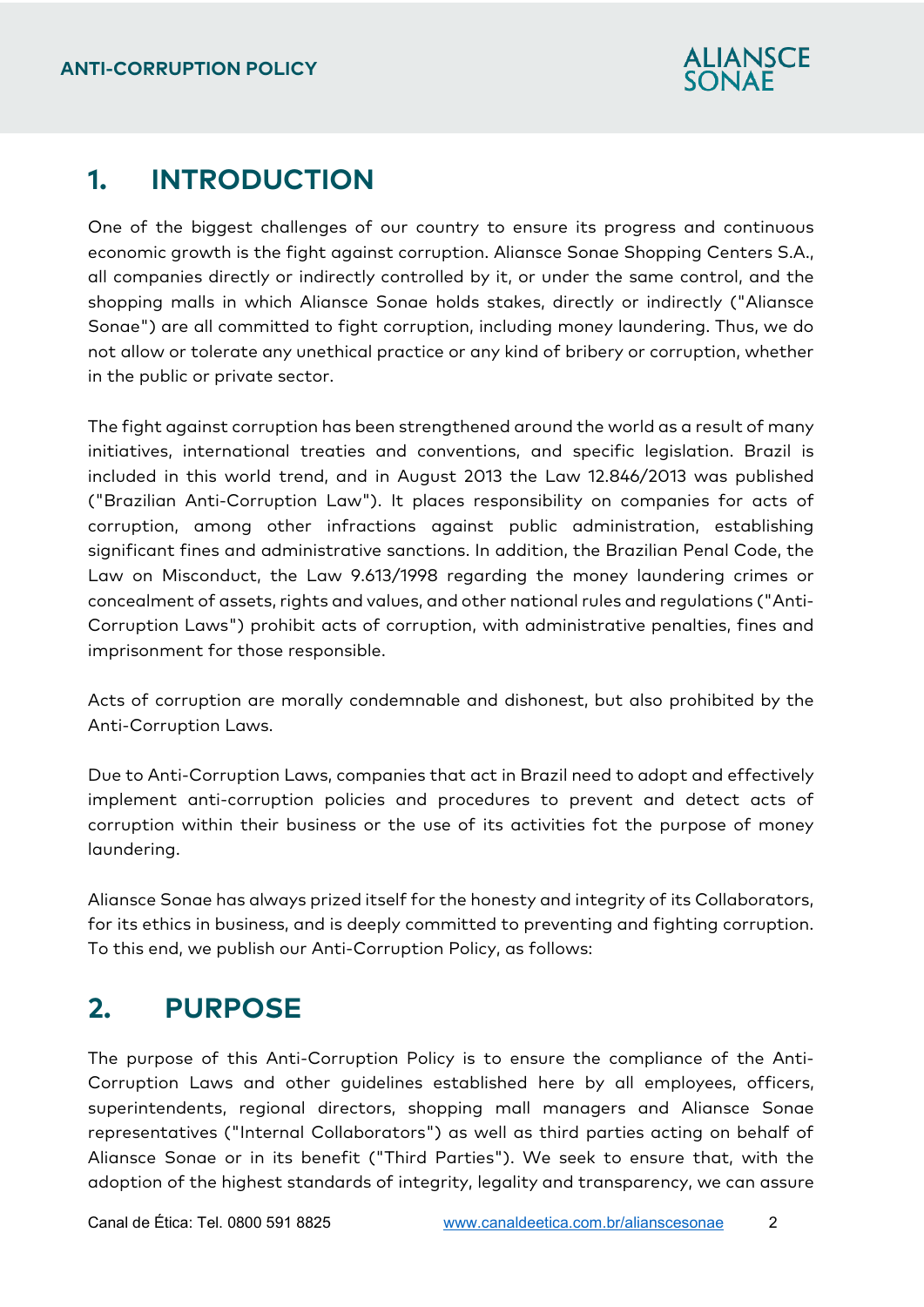

that any and every business in which the Aliansce Sonae participates will be free from corruption and that it will not be involved or used to the practice of money laundering crimes or corruption.

# **3. SCOPE**

This Anti-Corruption Policy lays down guidelines to be followed by all Internal Collaborators and Third Parties acting on behalf of Aliansce Sonae regarding their ethical and free of corruption conduct. We stress that the company adopts a zerotolerance policy for acts of bribery, or any other practices that violate the provisions of this Anti-Corruption Policy or the Anti-Corruption Laws.

Thus, it is essential that this Anti-Corruption Policy be disseminated among all Internal Collaborators and Third Parties, since the conformity and compliance with the Anti-Corruption Policy will be required at all levels of our organization, subject to the applicable penalties.

# **4. CONDUCTS FORBIDDEN BY THIS ANTI-CORRUPTION POLICY**

Reputation is one of the most important assets of any company. Therefore, no unethical or inappropriate conduct will be tolerated according to the standards established in Aliansce Sonae's Code of Conduct, this Anti-Corruption Policy or the Anti-Corruption Laws.

Payments, offer or promises of undue advantages are prohibited in any circumstances, in Aliansce Sonae's relations with the public or private sector. Fraudulent practices or forgeries of Aliansce Sonae's information are also strictly prohibited and unacceptable.

Additionally, all payments to Aliansce Sonae or by Aliansce Sonae shall be made through lawfull means and duly registered with transparency and thorough.

#### 4.1. UNDUE PAYMENTS

All Internal Collaborators and Third Parties are prohibited from, directly or indirectly, promising, offering, delivering or giving any form of bribery, kickback or any other undue advantage or anything of value, to public servants, employees of governmental bodies or agencies, including public agents, state companies, mixed-capital companies, international organizations, political parties, candidates for elected office, members of the Executive, Legislative or Judiciary ("Public Agent"). The prohibition also extends to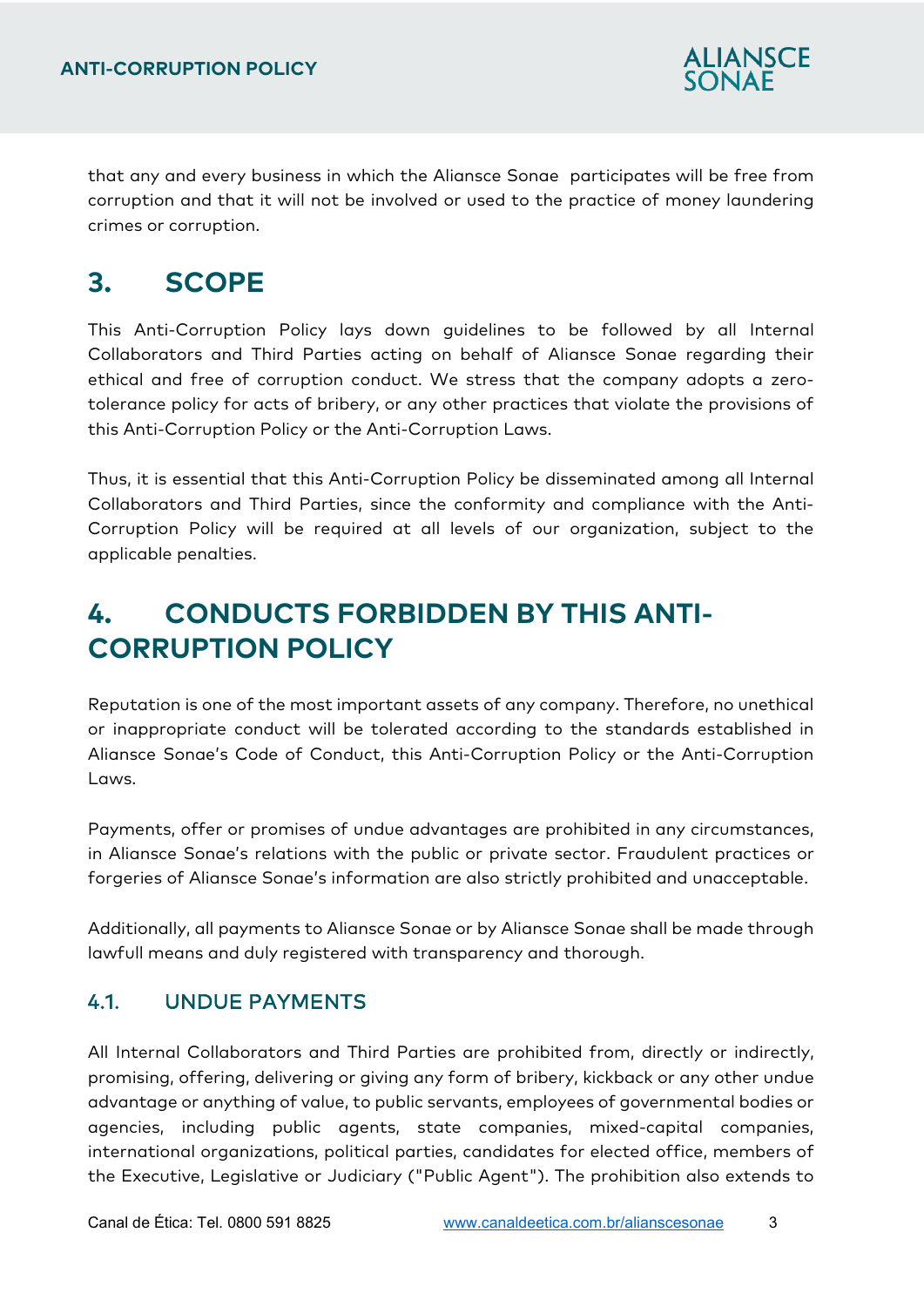

people close to Public Agents, such as a spouse, significant others, family and so forth ("Close People") and any other intermediary agent who may receive the promise, offer or benefit to influence any decision of a Public Agent.

This prohibition apply not only to the person who makes the payment, but also to all those who knowingly participate in the payment, or that, knowing of the possibility of acts of corruption, did nothing to avoid it. The Anti-Corruption Laws also apply to people who have acted in a way to encourage payment, in other words, any individual who:

- Approves the payment or promise of undue advantage;
- **Provids or accepts false invoices;**
- **Transmits instructions for payment or promise of undue advantage;**
- Covers up the payment or promise of undue advantage; or
- Consciously cooperates with the act of corruption.

No Internal Collaborator and Third Party will be harmed, penalized or retaliated against due to delay or loss of business resulting from his refusal to allow an act of corruption, neither to communicate to verify any suspected operation that is related to corruption or money laundering.

In the event of suspicion or occurrence of irregularities or violations of the laws and policies of Aliansce Sonae, Internal Collaborators and Third Parties must report the facts through the Ethics Channel or the Compliance Department.

#### 4.2. FACILITATION PAYMENTS

Payments for facilitation, or "Caixinha", are small value payments that are often made with the intent to secure or expedite the issuance of governmental acts ("Facilitation Payments or "Caixinha"). Aliansce Sonae and Anti-Corruption Laws forbid Facilitation Payments or "Caixinha".

#### 4.3. CORPORATE SOUVENIRS, GIFTS AND HOSPITALITY

Corporate Souvenirs is a giveaway distributed as courtesy, marketing, habitual distribution or during events or commemorative dates of historical or cultural character. Moreover, its distribution must be to an indiscriminate group of people, meaning, not intended for a single individual or very small group ("Corporate Souvenirs").

Gift is something of value, usually of greater value than Corporate Souvenirs, chosen with the concern of pleasing the person who will receive it. Unlike Corporate Souvenirs,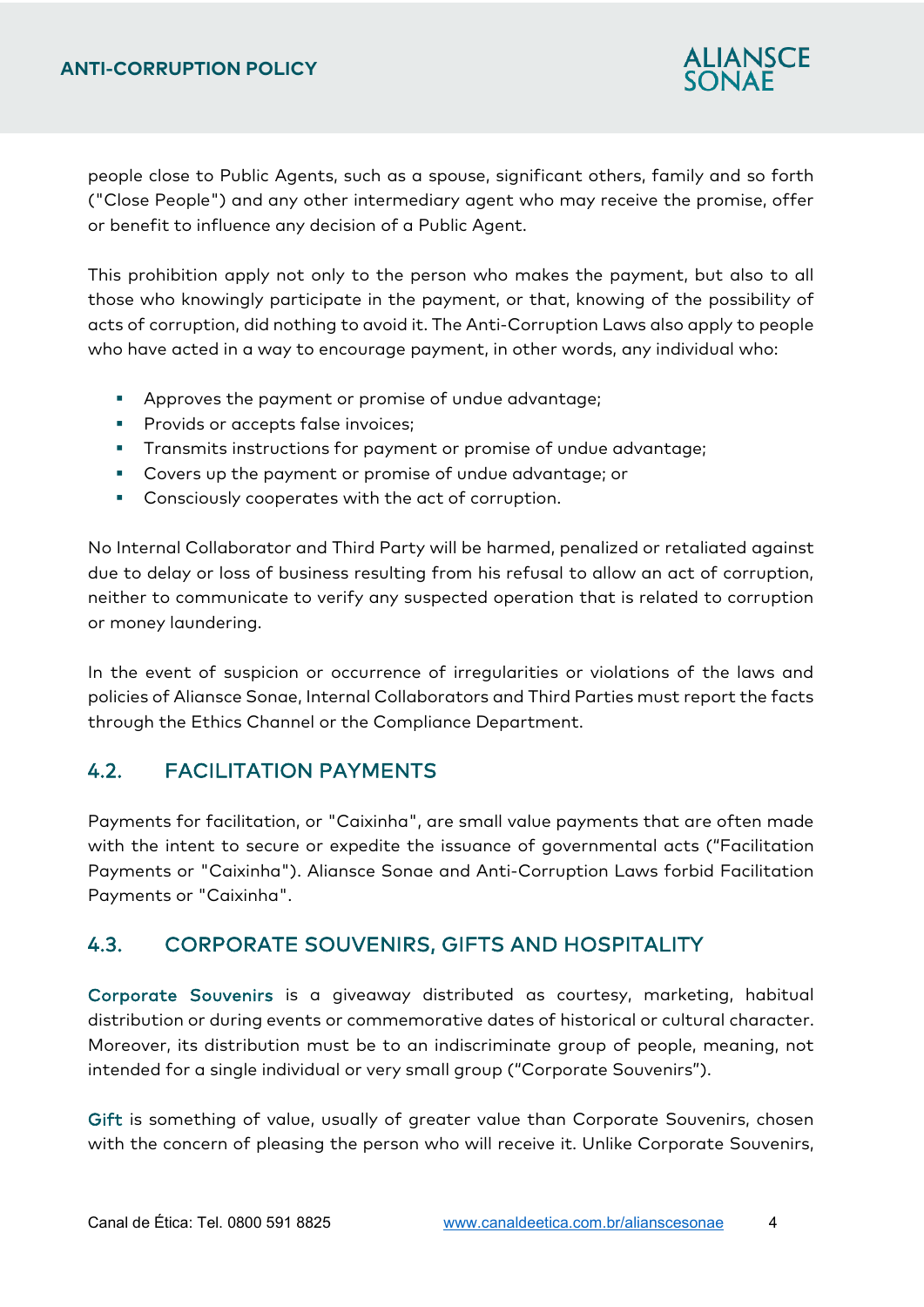

it is addressed to one or a few particular people, and is offered as a result of a personal or business relationship with the gift recipient ("Gift").

Hospitality is a meal offer, air, terrestrial or sea tickets, lodging in any hotel, tickets to cultural or sports events or other entertainment or immaterial amenity ("Hospitality").

Corporate souvenirs, gifts and hospitality may be legitimate and useful business tools in many cases. However, all of them can, depending on the circumstances, configure undue advantage. As a rule, none of these offers may have individual value exceeding R\$ 200.00.

Attention:Many ethics codes applicable to Public Agents set lower values or prohibit the offer of any other advantages, except gifts. The Internal Collaborator must ensure that all offers of corporate souvenirs, gifts and hospitality be in accordance with the rules set out in this Anti-Corruption Policy, as well as ensure that the person to whom the offer is made is authorized to accept it by their own internal rules or applicable regulations. When in doubt, do a prior consult with the Compliance Department or through the Ethics Channel.

Aliansce Sonae does not and will not accept that its Internal Collaborators and Third Parties offer on its behalf or under the pretext of benefiting it, any kind of corporate souvenirs, gifts or hospitality, with the intention to influence or unduly compensate an act or decision of a Public Agent, or with expectation of receiving preferential treatment or any form of favoritism.

#### 4.4. CHARITABLE DONATIONS AND POLITICAL CONTRIBUTIONS

Aliansce Sonae prohibits any contribution or donation that is made in exchange for favoritism or undue advantage, or to influence, directly or indirectly, the decision of a Public Agent, even if the favored entity is a charitable institution.

Contributions and donations to organizations or institutions at the request of a Public Agent, or in which the Public Agent or a Close Person exercises any function, are prohibited.

#### 4.4.1. POLITICAL CONTRIBUTIONS

Any contributions to political parties made by legal entities is forbidden, as established in Article 17, §2º, of Superior Electoral Court Resolution nº 23.553/2017. Therefore, it is forbidden to make any type of political contributions by Aliansce Sonae, Internal Collaborators or Third Parties in name of Aliansce Sonae.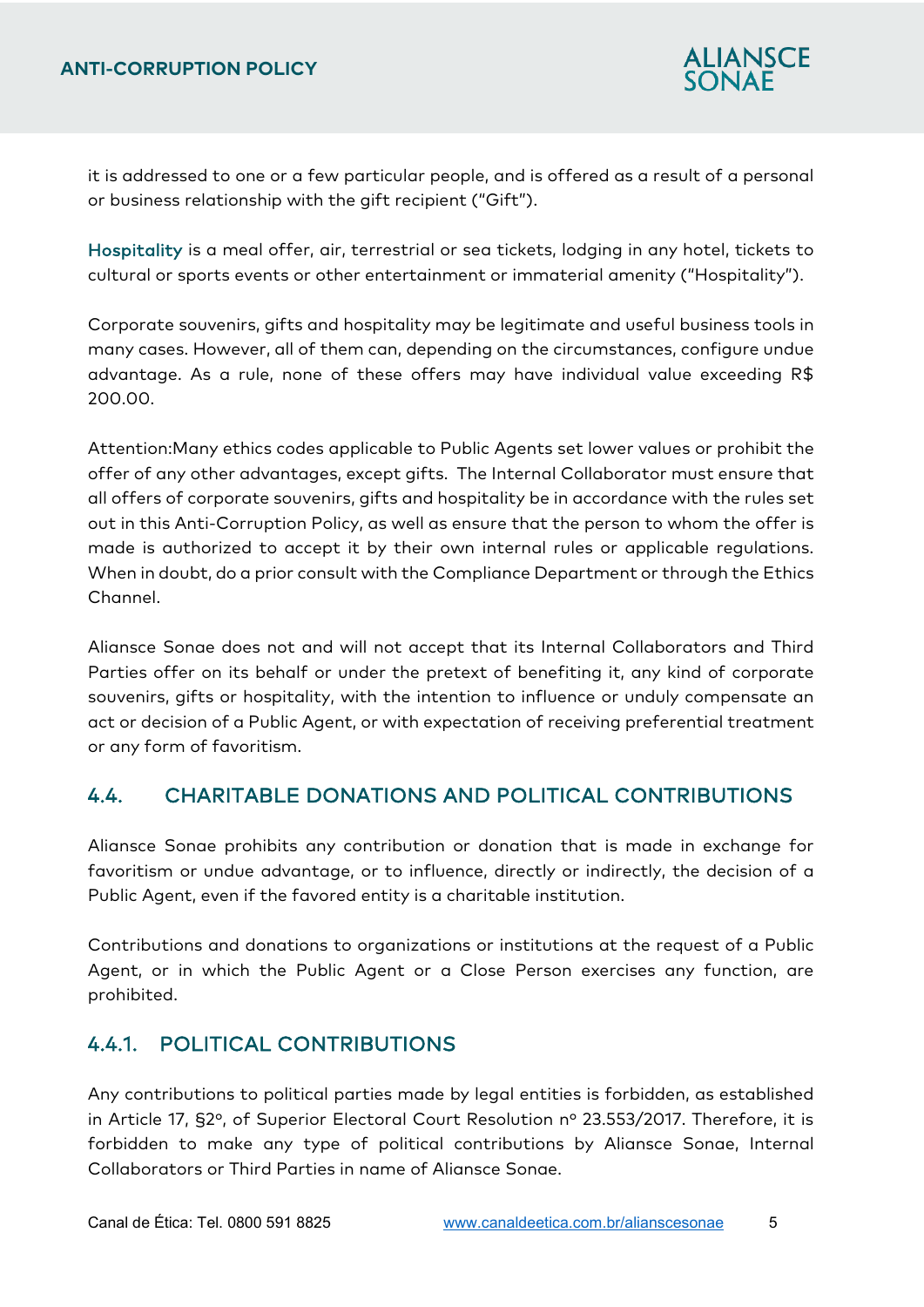

#### 4.4.2. CHARITABLE DONATIONS AND CONTRIBUTIONS

Contributions and donations to philanthropic or charitable purposes must be previously approved and documented, and can only be made due to charitable or legitimate reasons for aid.

All requests for charitable contributions or donations shall be made in writing and require the prior unanimous approval of Aliansce Sonae's ESG Committee.

All requests for assistance must be carefully analyzed in order to evaluate the suitability of the benefited entity and the risks associated with the contribution or donation. If necessary, a study will be conducted concerning the benefited entity, if its registration is in order with the law, as well as any connections to Public Agents (or Close People) involved in decisions that may be of interest to Aliansce Sonae, or that regulate the Company's activities.

Any contribution or donation must necessarily be made in favor and in the name of the institution, never in the name of a private individual. Under no circumstances can the payment be made in cash or by deposit in the account of a private individual. It will always be mandatory to obtain a receipt or equivalent document detailed and signed by the legally appointed administrator of the institution.

#### 4.5. MONEY LAUDERING

Law 9.613/1998 defines money laundering as being the concealment or dissimulation of the nature, origin, location, disposal, movement or property of assets, rights or values stemming, directly or indirectly, from criminal offence.

The following acts practiced in order to conceal or dissimulate the use of assets, rights or values stemming from criminal offence will be considered as money laundering:

- To convert those assets, rights or values in legitimate assets;
- To acquire, receive, exchange, negotiate, give or receive in guarantee, have in deposit, move or transfer those assets, rights and/or values coming from criminal offence; and
- **•** Other conducts typified by law.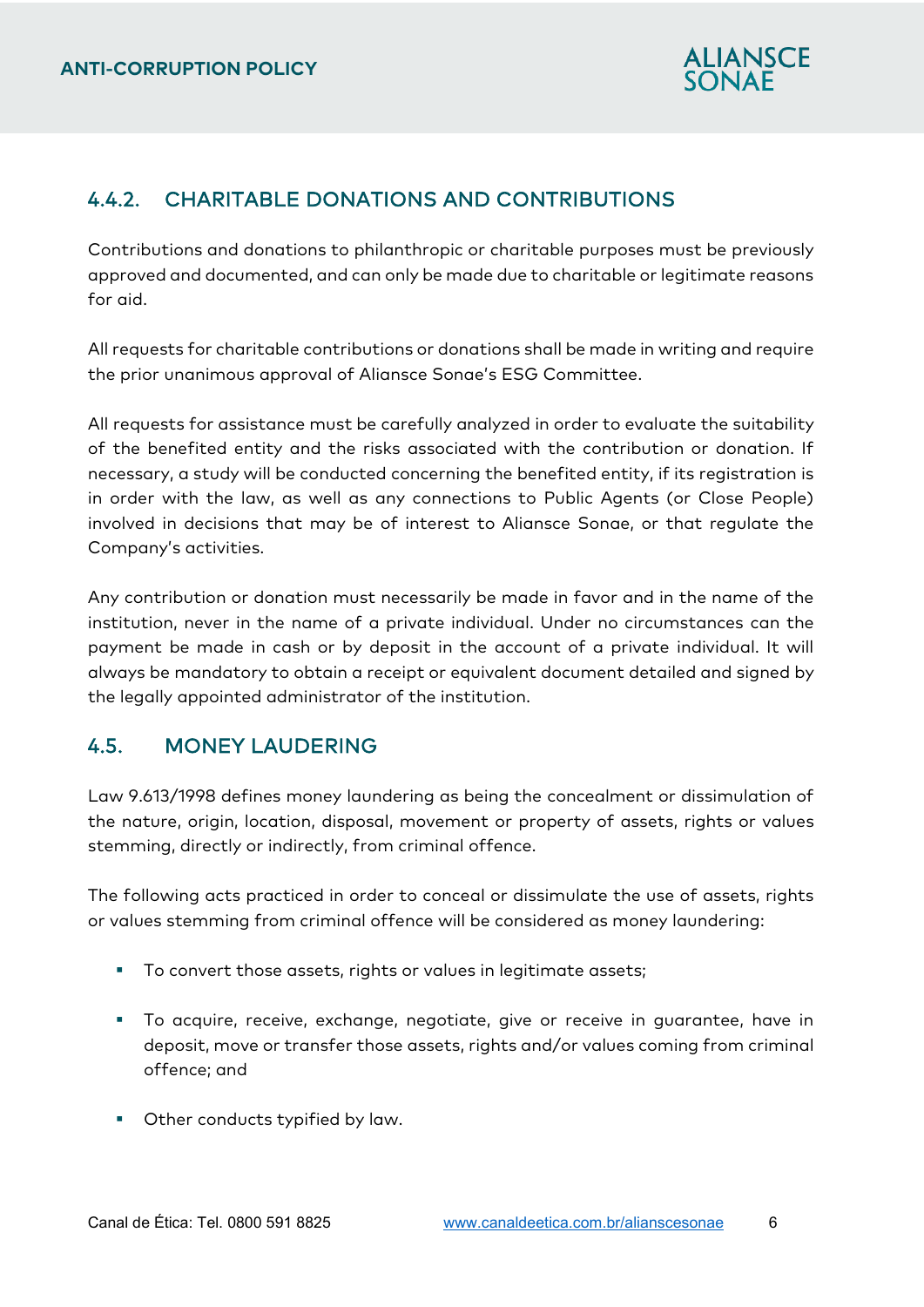

In this way, the money laundering crime is characterized by a set of commercial or financial operations combined that seek the incorporation of licit resources, assets and values in the economy, on a temporary or permanent basis.

Therefore, Aliansce Sonae will only realize business with Third Parties whose activities are lawfull and whose funds comes from licit resources. The Internal Collaborators shall be attentive to the way payments are made to Aliansce Sonae and to suspicious behaviours of our business partners.

When of the realization or receivement of payments, the Internal Collaborators shall be assured that there is transparency wih regard to the titularity and control of legal entities and other structures or regarding the responsible parties.

The Internal Collaborators shall be attentive on the risks of money laudering that may appear with regard to new products and business practices, including new delivery mechanism, and the use of new technologies.

Whenever a situation is identified in which money laudering has occurred or could occur, the Internal Collaborator shall immediately inform the ComplianceDepartment or through the channel indicated in item 10 ahead.

# **5. HIRING OF THIRD PARTIES AND DUE DILIGENCE**

In development of its activities, every company establishes relationships with Third Parties who may be intermediaries, brokers, consultants, business partners, service providers, experts, agents, lawyers among others. Third parties may, to a greater or lesser degree, have contact with Public Agents on behalf of Aliansce Sonae, which can be held responsible in case of misconduct of such Third Parties.

Aliansce Sonae will only do business with suitable and reputable Third Parties, with appropriate technical qualification and who expressly undertake to adopt the same policy of zero tolerance for corruption and money laundering.

Thus, Aliansce Sonae will make a preliminary analysis of criminal records, qualifications and reputation (Due Diligence) of its partners and service providers seeking to remove any doubt as to their ethical values, integrity, honesty and reputation, carefully checking any signs that may indicate propensity or tolerance of the Third Party to acts of corruption and money laundering.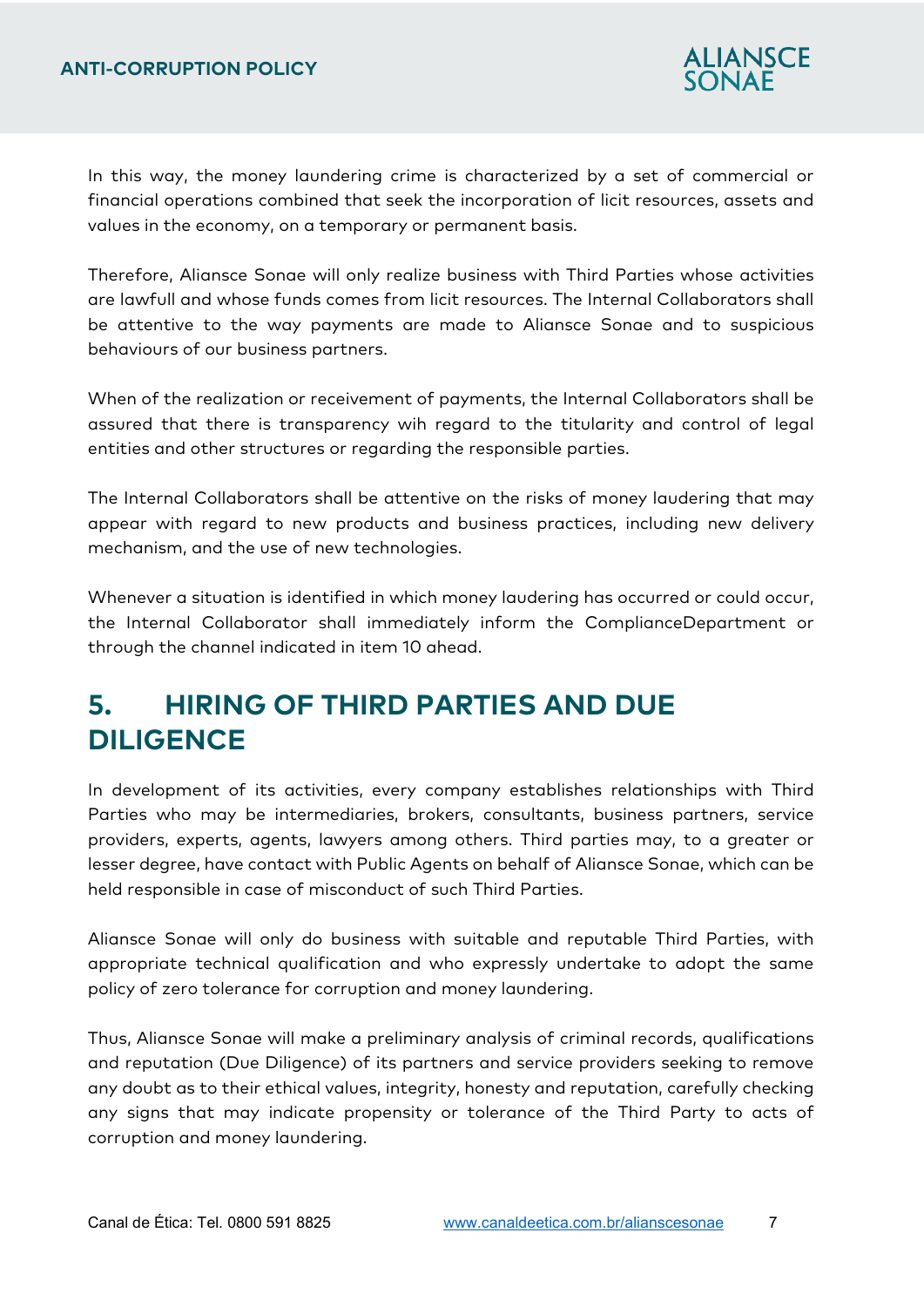

Our procedures will be proportional to the risks faced by Aliansce Sonae in each hiring, as detailed in the Third Party Relationship Policy. This Anti-Corruption Policy recognizes that the threat of corruption varies between business sectors, suppliers and according to the scale and complexity of the transactions, and that the level of due diligence applied must take into account such factors.

The hiring of Third Parties who have been nominated or recommended, even if informally, by Public Agent is forbidden, except after Due Diligence and unanimous approval by the regional Director responsible for the requesting area (in case of a shopping mall) and the Legal and Financial Officers.

All applicable provisions of this Anti-Corruption Policy apply to the Third Parties, especially those regarding the promise, offer or payment of kickbacks and bribes, exercise of improper influence or of other violations of anti-corruption laws. Contracts entered by Aliansce Sonae with Third Parties must contain clauses that expressly and clearly prohibit acts of corruption, incorporating the rules contained in this Anti-Corruption Policy and through which the Third Parties undertakes to fully comply with the Anti-Corruption Laws, under penalty of termination of the contract.

Before hiring brokers, lawyers, companies specialized in obtaining licenses and permits, builders, consulting in general, especially those that will clearly act on behalf of Aliansce Sonae before Public Agents, the manager responsible for the hiring must ensure that the Due Diligence procedures established in the Third Party Relationship Policy are being observed.

It is up to the manager responsible for hiring to monitor the activities of the Third Parties, always paying attention to any warning signs or signs of risk of violation of the Anti-Corruption Laws.

If an Internal Collaborator knows or has legitimate cause to believe a violation of the Anti-Corruption Laws or of this Anti-Corruption Policy may have occurred, or is about to occur, he must report it immediately to the ComplianceDepartment or through the channels indicated in item 10 below.

# **6. WARNING SIGNS**

Certain suspicious circumstances shall be understood as warning signs that may indicate the risk of violation of the Anti-Corruption Laws, as well as irregular situations or those incompatible with the ethical standard that this Anti-Corruption Policy aims to protect. Even if there is no violation in itself, but is established a situation of apparent risk, the existence of a warning sign should be reported immediately to the Compliance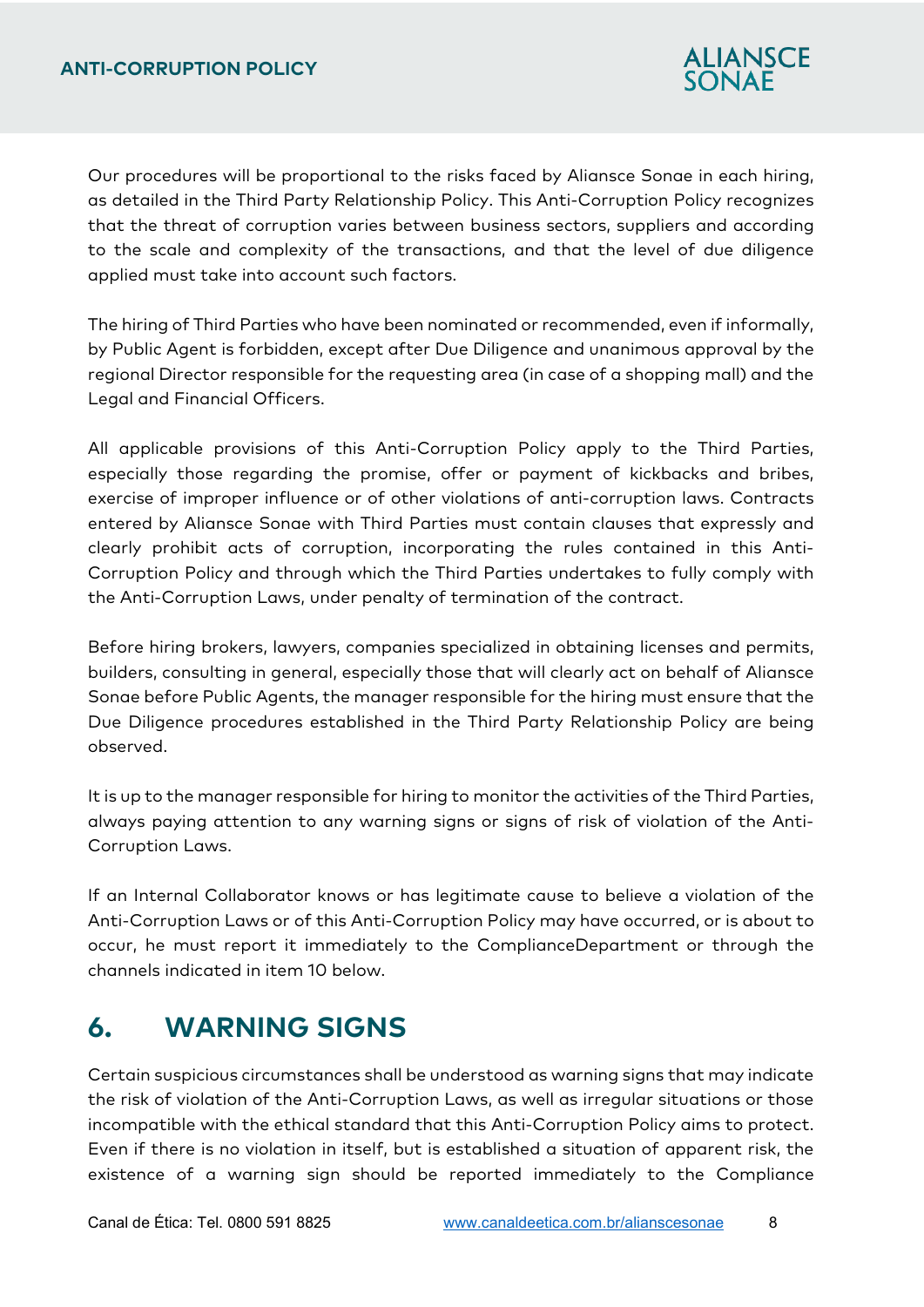

Department on the appropriate channel indicated in item 10 bellow. Aliansce Sonae will be able to investigate the facts, prevent the occurrence of the violation, and decide the best way to handle the situation.

It is common that the warning signs arise in situations such as the following:

- **Contracting Structures that cause strangeness due to its complexity;**
- **Expenses for travel or gifts involving Public Agents;**
- **Request to use a Third Party appointed by a Public Agent;**
- **Value seemingly high for the service in question;**
- Indication for payment in cash or to unidentified accounts or those abroad;
- **Payment for services that apparently were not provided;**
- Hiring a company that belongs to a Public Agent or Close Person;
- Same contact information for different companies;
- Supporting documentation that does not match the request for payment;
- **Bad reputation of the Third Party in the market;**
- **Excessive amount of commission:**
- Refusal to include anti-corruption clauses in the contract; or
- **Autonomous agents, with no office or employees**

# **5. ACCOUNTING RECORDS**

The Anti-Corruption Laws require the faithful and accurate accounting of all payments made by the companies, and their documentation, since their failure can lead to opportunities for fraud and embezzlement, as well as lead to civil and administrative liability for companies, for implying conduct and lack of control that, by itself, violate the Anti-Corruption Laws.

Accordingly, the Third Parties are advised to ensure that all transactions or operations that are in any way related to Aliansce Sonae's business are fully and clearly documented, in detail, with correct description of the expenses, in addition to being properly approved and classified.

Aliansce Sonae establishes and maintains internal controls to ensure that:

- a) all expenses and transactions involving payments are approved according to their standards of governance and approval rules; and
- b) all transactions are recorded in order to allow the preparation of the financial statements in accordance with generally accepted accounting principles.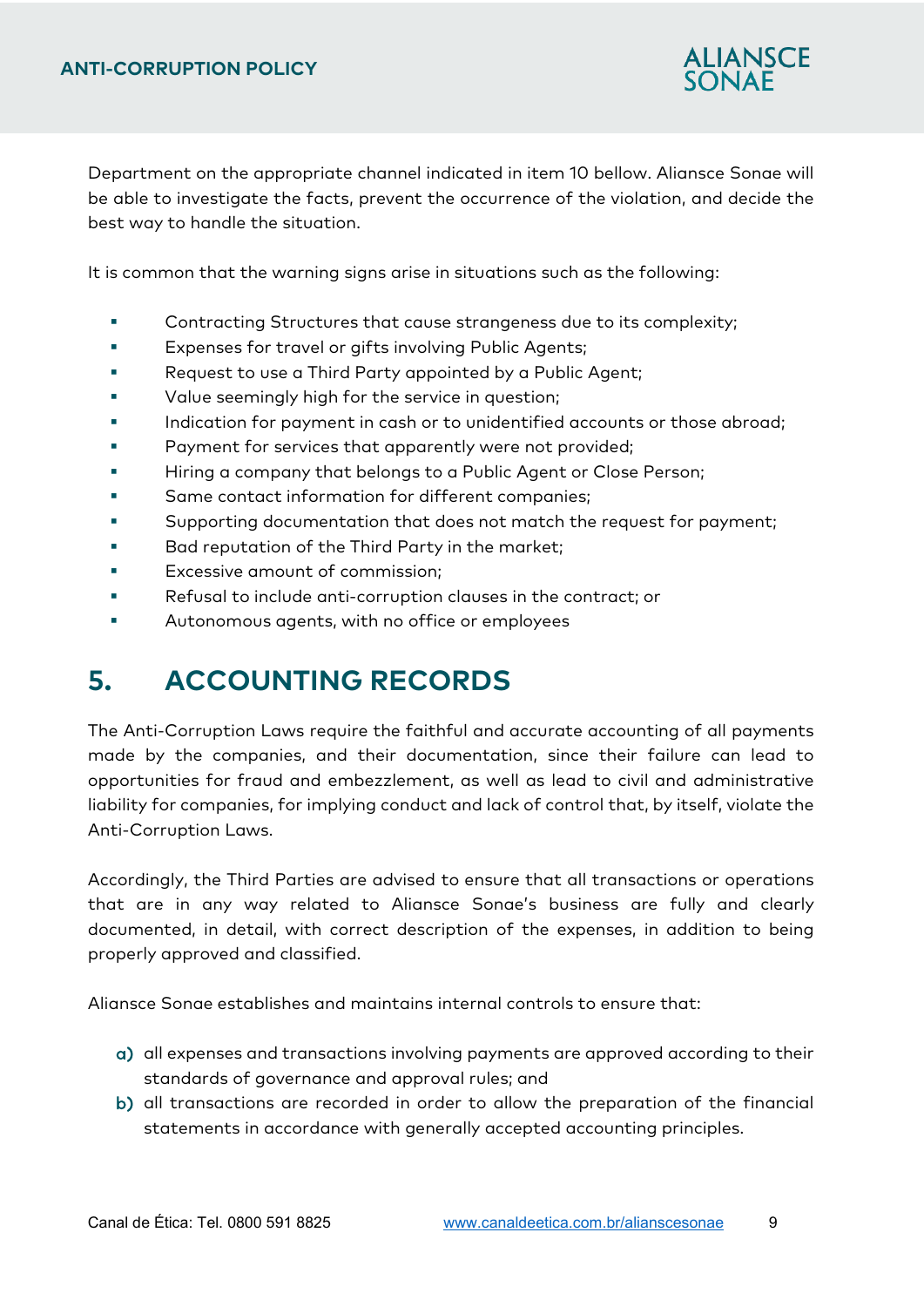

# **7. RELEASE, UPDATE AND TRAINING**

Aliansce Sonae understands that for this Anti-Corruption Policy to always be updated, and so that it continues to evolve to comply with Anti-Corruption Laws and anticorruption and money laundering prevention best practices, this Anti-Corruption Policy must constantly be evaluated, audited and revised.

To ensure that everyone knows and understands this Anti-Corruption Policy, so that it can be complied with and applied, it must be disseminated through a communication and training program, and the participation of Internal Employees is mandatory and must be documented.

# **8. INVESTIGATION OF VIOLATIONS AND APPLICABLE PENALTIES**

Violations of the Anti-Corruption Laws may result in severe civil and criminal penalties for Aliansce Sonae, its Internal Collaborators and Third Parties involved, and may fall on individuals or corporations, subjecting Internal Collaborators to disciplinary action, including termination of employment or contract for just cause or, in the case of Third Party, the termination of its contract and the breach of any further comercial relationship.

# **9. AUDIT AND MONITORING**

Aliansce Sonae will establish monitoring and auditing mechanisms to ensure the efficiency of the processes and controls set forth in this Anti-Corruption Policy, as well as to verify compliance of the rules established here, allowing the constant evolution of its anti-corruption measures and of this Anti-Corruption Policy.

# **10. ETHICS CHANNEL**

Any Internal Collaborator or Third Party that becomes aware of a violation or suspected violation of the Anti-Corruption Laws or this Anti-Corruption Policy, or is faced with a Warning Sign has the obligation to report it to Aliansce Sonae.

Aliansce Sonae makes available its Ethics Channel to Internal Collaborators and Third Parties, which must be used to notify the company about potential violations, questionable situations or Warnings Signs, as well as to answer any questions about the application of this Anti-Corruption Policy and about Anti-Corruption Laws: